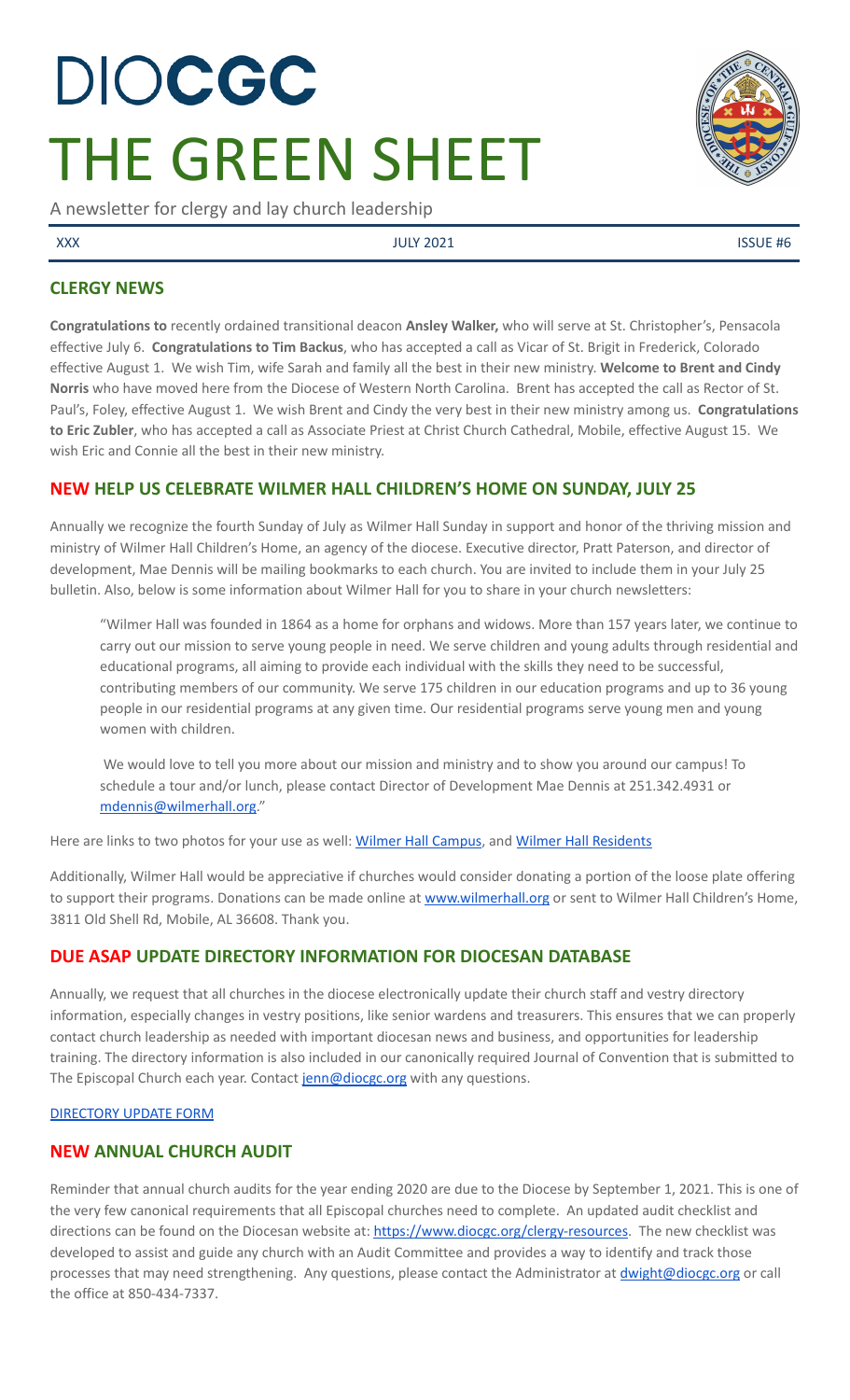# **CANTERBURY CLUB AT TROY UNIVERSITY**

Is a member of your congregation attending Troy University this fall? The Troy University Canterbury Club at St. Mark's Episcopal Church would love to make contact before the academic year begins. Canterbury Club is a diverse, non-judgemental community of faith that is open to ALL. Please ask interested students to get in touch with the St. Mark's church office (334-566-2619, [stmarksofficetroy@gmail.com](mailto:stmarksofficetroy@gmail.com)) or [facebook.com/TroyCanterburyClub](https://www.facebook.com/TroyCanterburyClub) to let us know how we can support and enrich their time in Troy!

# **COMING UP FOR YOUTH LEADERS - GREENHOUSE SESSIONS: CULTIVATING REGROWTH OF OUR YOUTH GROUPS -** *PLEASE SHARE WITH YOUR YOUTH LEADERS*

#### *Tuesdays: July 13, July 27, August 10, and August 24*

Gather online with youth leaders from across the Diocese to talk about how your ministry is preparing for the upcoming year. Through a series of guided discussions with the DioCGC Youth Ministry Leadership Team, we will help churches of all sizes consider how their youth ministry will be renewed in the post-pandemic environment. We will cover these topics: planning, communication, recruiting, music, and worship!

Two session times offered:

- Sign-up here for day [sessions](https://us02web.zoom.us/meeting/register/tZMsduiuqjIqHdXCKVTUHhq_Dszwpi5TKEjG), held at 12 p.m. CDT
- Sign-up here for evening [sessions](https://us02web.zoom.us/meeting/register/tZcqdOivpzwsGNKKON5NlRCJeFpgx3HnNqIF), held at 7:30 p.m. CDT
- Or do a combination of day and evening sessions whatever fits your schedule!

## **SAFEGUARDING TRAINING (ONLINE)**

Our ministries to children and youth are a vital part of the mission of our church; training in the prevention, detection, and reporting of sexual abuse helps us to provide a safe environment. Safeguarding is primarily about *abuse prevention training* and is mandatory for those working with and around children and youth. Anyone can take these online modules at any time and at your own pace. Enrolling is simple; just follow the few steps in our short guideline document available on the diocesan website: [https://docs.wixstatic.com/ugd/ca270f\\_efa8f4dca14f48a3ada58d6efc090309.pdf](https://docs.wixstatic.com/ugd/ca270f_efa8f4dca14f48a3ada58d6efc090309.pdf)

## **2021 LOGIN CREDENTIALS FOR TENS STEWARDSHIP MATERIALS**

#### *2021 Password: James1:17 (Note: a username is no longer required.)*

We are a diocesan member of TENS, The Episcopal Network for [Stewardship.](http://r20.rs6.net/tn.jsp?f=0012pqt_t4bfTKnRF8Xmufb-M4Ry8JkNpVzuf-DfMr466n2fJlrEabEgWXavWDn2Hx3i5ph5cMsQu0KkvBM2IIao7IcazXgBLtGdZrXLuo4poO7i2eq_EiuExGDSC-wd1a3AjKcDRDPj18=&c=9_JBIUfw9Y9WIzA02dVBmW_Dc5eF3SbOEA5-vLB-MbLj0nQWfaMvNg==&ch=bNQQUmRhILUjCbu1RkHCQ0rqqsD1-RBYprcIQ3NuhLlaKPcsXS1TyQ==) With our membership comes the ability for all of our churches to use the materials advertised by TENS. They include all the printable materials and resources for an eight-week giving campaign. This year's materials combined with the ZOOM workshops in July and August will help you and your congregation navigate these new times, using technical and pastoral best practices. Please download the tools through the members portal and invite your stewardship teams to sign up for workshops.

The login credentials change each year for members. Website: <https://www.tens.org/resources/member-resources/>

## **INSURANCE UPDATES**

- CPG has the 2021 Clergy Tax Return Preparation Guide for 2020 Returns available on website or linked here: [https://www.cpg.org/globalassets/documents/publications/tax-2021-clergy-tax-return-preparation-guide-for-20](https://www.cpg.org/globalassets/documents/publications/tax-2021-clergy-tax-return-preparation-guide-for-2020-tax-returns.pdf) [20-tax-returns.pdf](https://www.cpg.org/globalassets/documents/publications/tax-2021-clergy-tax-return-preparation-guide-for-2020-tax-returns.pdf) . In addition the 2021 Federal Reporting Requirements for Episcopal Churches is also available on the website or linked here: [https://www.cpg.org/globalassets/documents/publications/tax-2021-federal-reporting-requirements-for-episcop](https://www.cpg.org/globalassets/documents/publications/tax-2021-federal-reporting-requirements-for-episcopal-churches.pdf) [al-churches.pdf](https://www.cpg.org/globalassets/documents/publications/tax-2021-federal-reporting-requirements-for-episcopal-churches.pdf)
- Please visit our website for additional insurance info:
	- <https://www.diocgc.org/congregational-resources>
	- Risk Management & Insurance Basics for Religious Organizations [\(recommended\)](https://2f23db9c-81c0-437f-88c1-0d3b99fdb03d.filesusr.com/ugd/ca270f_0fc945a39bad470191c4075c97602c08.pdf)
	- Safety and Insurance Handbook for Churches [\(recommended\)](https://2f23db9c-81c0-437f-88c1-0d3b99fdb03d.filesusr.com/ugd/4525a9_6b89020a60b040f49e2f7feb44b56873.pdf)

#### **REMINDERS:**

As noted earlier, your annual church financial audit is due to the diocesan office by September 1 (per Canons). We fully understand if you are delayed due to COVID closure/distancing difficulties. We ask that you notify Kim or Dwight to provide a status of when you plan to complete your audit. Thank you to those churches that have completed your audit or checked in with us!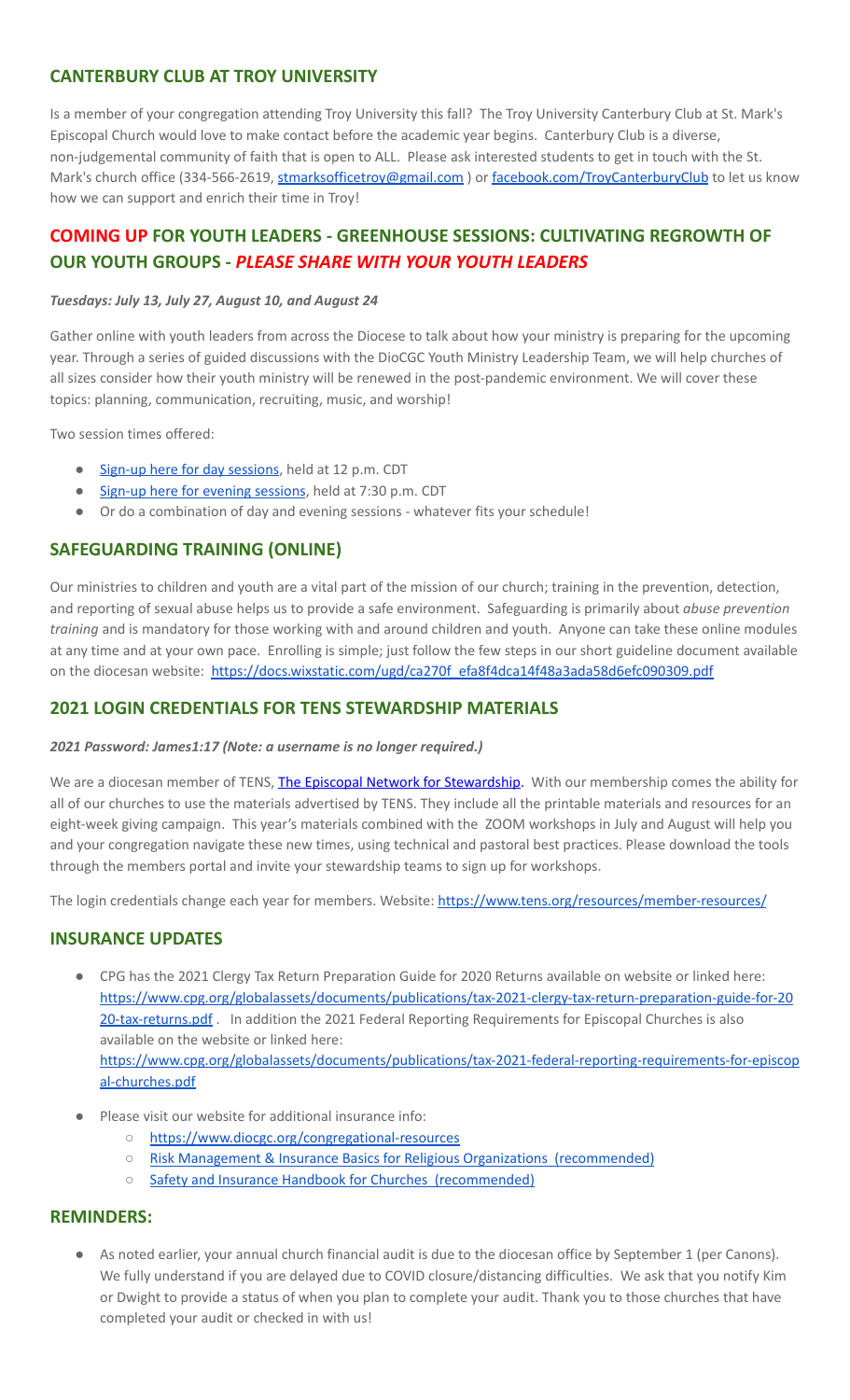# **UPDATES CONGREGATIONS IN TRANSITION (as of 7/1/2021)**

| Andalusia, St. Mary's                                           | Interim in place       |
|-----------------------------------------------------------------|------------------------|
| Eufaula, St. James                                              | Interim in place       |
| Foley, St. Paul's                                               | Call made and accepted |
| Gulf Breeze, St. Francis                                        | Vacancy announced      |
| Magnolia Springs, St. Paul's Chapel                             | Vacancy announced      |
| Milton, St. Mary's                                              | Interim in place       |
| Niceville, St. Jude's                                           | Interim in place       |
| Panama City Beach, Episcopal Churches of (Grace and St. Thomas) | Interviewing candidate |
| Troy, St. Mark's                                                | Interviewing candidate |
|                                                                 |                        |

For information, please contact: The Rev. Massey Gentry, Canon to the Ordinary, at [mgfairhope@gmail.com](mailto:mgfairhope@gmail.com) or (251) 459-4169. **Please do not contact the openings directly.**

## **JOB POSTINGS** Submit a job [posting](https://www.emailmeform.com/builder/form/0cZqC653GdH24p01aWQDfUh)

**St. Francis of Assisi, Gulf Breeze** is seeking a new church sexton. [Details](https://www.diocgc.org/post/st-francis-of-assisi-gulf-breeze-is-seeking-new-church-sexton) here.

**Christ Church Parish, Pensacola**, is seeking a part-time A/V Technician. [Details](https://christ-church.net/job-opportunities/) here.

## **LEARN - PRAY - ACT RESOURCES**

As a recommitment to our work of Becoming Beloved Community, the Commission on Racial Justice & Reconciliation gathered resources for us to do this work. You can find the resources at [www.diocgc.org/learn-pray-act.](http://www.diocgcorg/learn-pray-act)

## **MUSIC LICENSING**

If your church offers music during services, it is important to follow all copyright guidelines, which include maintaining a license to perform, broadcast, or print copyrighted music. Review your church's licensing agreements, and be sure to add the streaming option if you are broadcasting services online. Recommended licensing companies include One [License](https://onelicense.net/), Christian Copyright Licensing [International\(](https://us.ccli.com/)CCLI), Christian [Copyright](https://christiancopyrightsolutions.com/) Solutions.

## **CYCLES OF PRAYER FOR DIOCESE AND PRISON MINISTRY**

Congregations are asked to include both our Diocesan Cycle of Prayer and our Prison Ministry Cycle of Prayer in their Prayers of the People, newsletters, and/or bulletins. Both are available at [www.diocgc.org/cycle-of-prayer](http://www.diocgc.org/cycle-of-prayer).

#### **BOOKMARK THE DIOCESAN CALENDAR**

Stay up-to-date on diocesan events by bookmarking our calendar: [https://www.diocgc.org/calendar-of-events.](https://www.diocgc.org/calendar-of-events)

| <b>WHAT</b>                  | <b>WHEN</b>  | <b>WHERE</b>             |
|------------------------------|--------------|--------------------------|
| Lambeth Bishops' Bible Study | Jul 6        | Virtual conference       |
| Vacation                     | Jul $6 - 16$ | Time with family         |
| Province IV Youth Event      | Jul 17       | Troy, AL                 |
| Vacation                     | Jul 18 - 24  | Time with family         |
| Visitation                   | Jul 25 am    | St. Francis, Gulf Breeze |
| Visitation                   | Jul 25 pm    | St. John, Wewahitchka    |

#### **BISHOP RUSSELL'S SCHEDULE**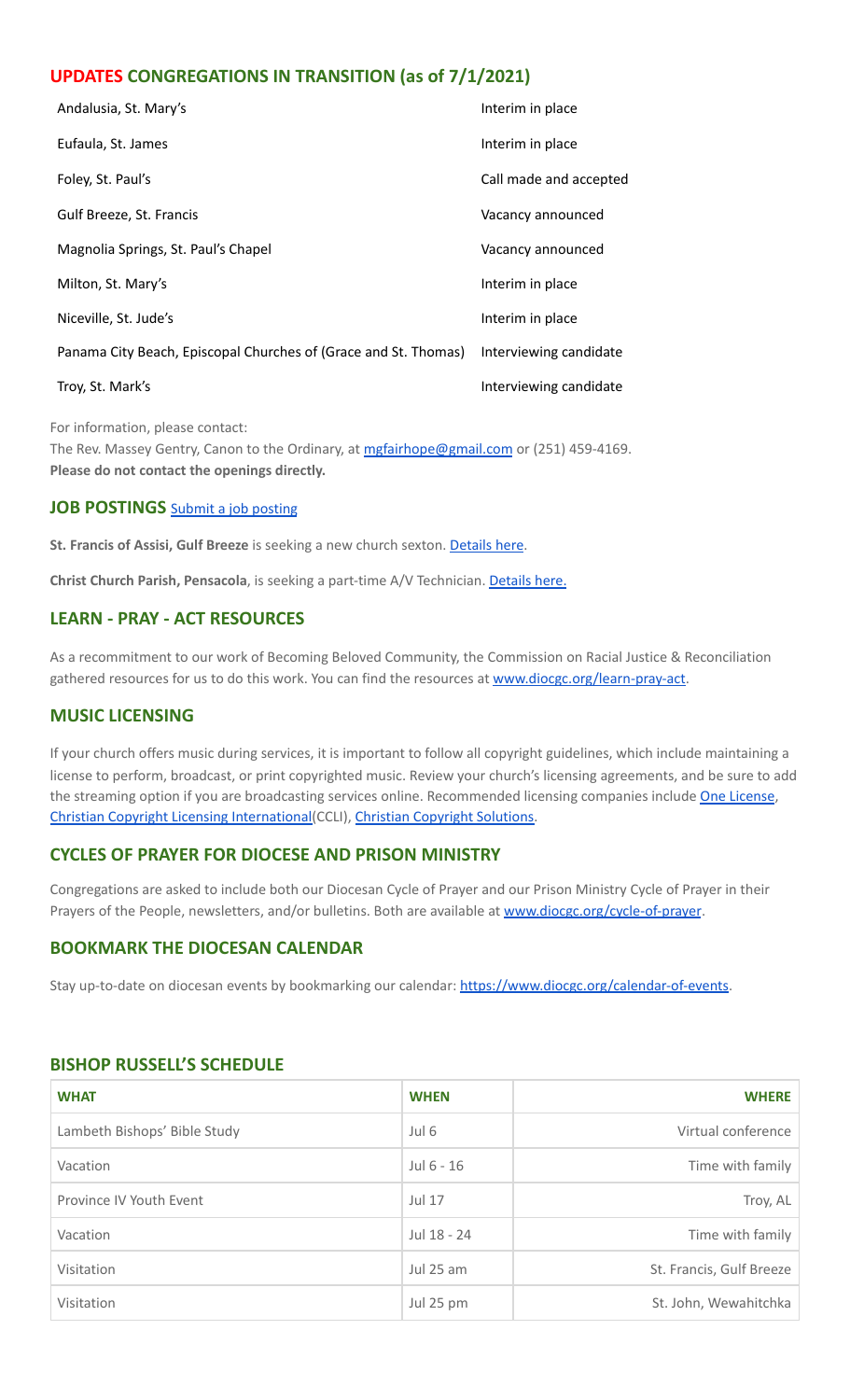## **UPCOMING DIOCESAN EVENTS**

| <b>WHAT</b>        | <b>WHEN</b>   | <b>WHERE</b>   |
|--------------------|---------------|----------------|
| Wilmer Hall Sunday | <b>Jul 25</b> | Across diocese |

# **COMMUNICATIONS QUICK LINKS**

Submit an article for [publication](http://www.emailmeform.com/builder/form/XqOP984Ae60c8m6ynr) Submit a [church/community](http://www.emailmeform.com/builder/form/eOM4Bb6VTb78y20Wrapf8) event Submit a job [posting](https://www.emailmeform.com/builder/form/0cZqC653GdH24p01aWQDfUh)